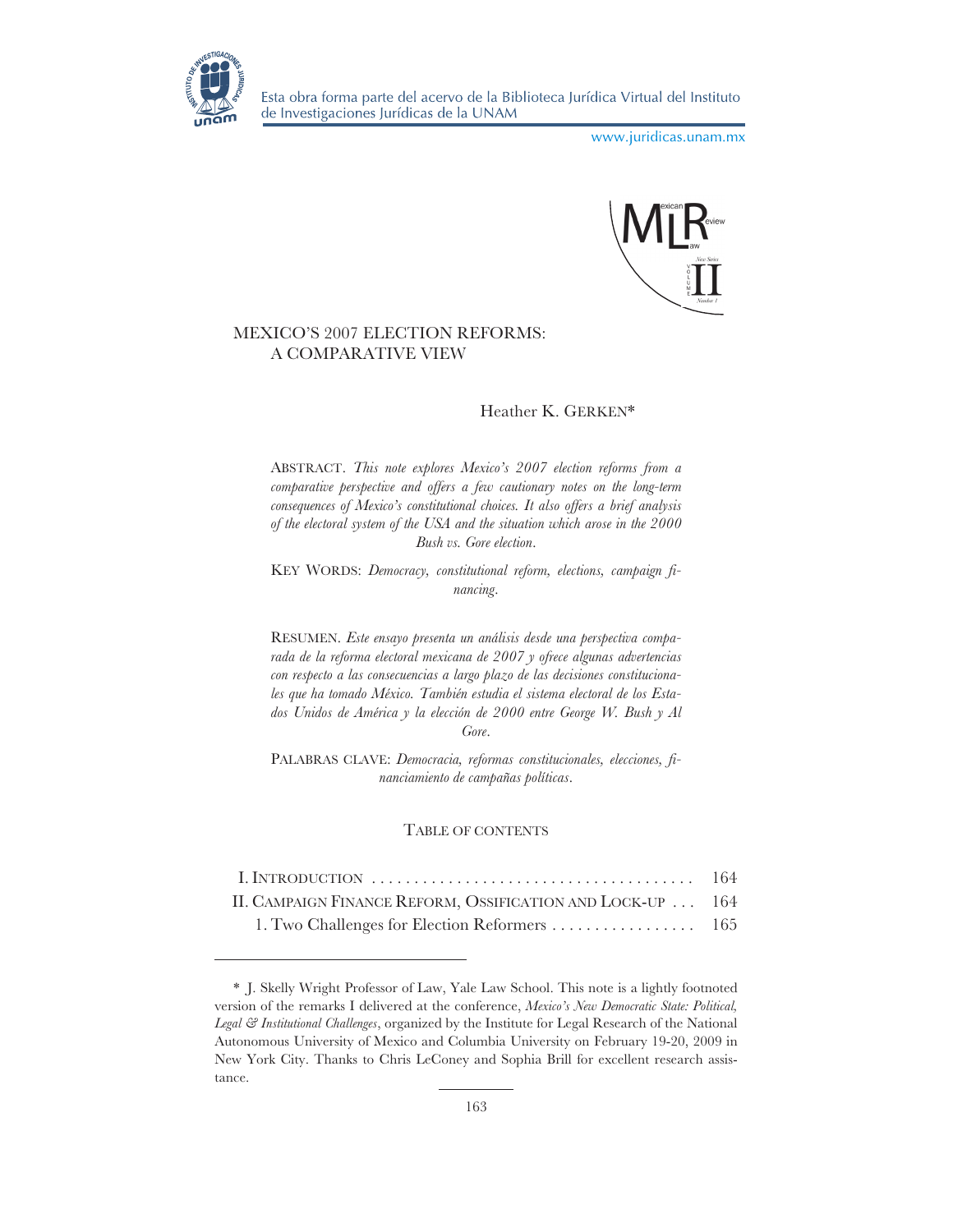164 Vol. II, No. 1 *MEXICAN LAW REVIEW*

| A. Channeling electioneering through the parties 166                                                            |  |
|-----------------------------------------------------------------------------------------------------------------|--|
| B. Restrictions on the content of political appeals $\dots \dots \dots \dots$ 167                               |  |
| C. Reducing funds available for campaigning 169                                                                 |  |
|                                                                                                                 |  |
| IV. CONCLUSION $\ldots \ldots \ldots \ldots \ldots \ldots \ldots \ldots \ldots \ldots \ldots \ldots \ldots 171$ |  |

## I. INTRODUCTION

It is hard not to be impressed with Mexico's election reforms during the last two decades. For a scholar who studies the United States, a mature democracy that is often run badly, it is refreshing to see a relatively young democracy run so well. It is also heartening that an "electoral meltdown"1 can result in serious reform and grassroots engagement. The fiasco that confronted the United States in 2000 prompted Congress to pass the toothless Help America Vote Act, which addressed only the symptoms of the Florida debacle, not its root causes. The 2006 crisis in Mexico, in sharp contrast, resulted in serious and systemic reform. In the United States, election reform is almost entirely an elite enterprise, with little by way of grassroots involvement. In Mexico, election reform is a source of genuine participatory engagement. The failure to pass serious election reform in Mexico after 2006 would have raised serious questions about the legitimacy of the State. The failure to pass serious election reform in the United States after 2000 barely raised an eyebrow.

Because the differences between the two countries are so pronounced, it would be a mistake to insist that lessons learned from the United States necessarily apply to Mexico. For that reason, in this note I will simply draw upon the U.S. experience to raise several questions about the new reforms in Mexico, leaving the answers to those more intimately involved in Mexican politics.

# II. CAMPAIGN FINANCE REFORM, OSSIFICATION AND LOCK-UP

The 2007 reforms made significant changes to Mexico's campaign finance system. The new rules prevent individuals and third parties from purchas-

<sup>1</sup> Richard L. Hasen, *Beyond the Margin of Litigation: Reforming Election Administration to Avoid Electoral Meltdown*, 62 WASH.&LEE L. REV. 937 (2005). For an analysis of the Mexican 2006 elections *see* John M. Ackerman, *The 2006 Elections: Democratization and Social Protest*, *in* MEXICO'S DEMOCRATIC CHALLENGES (Andrew Selee & Jacqueline Peschard eds., Stanford University Press-Woodrow Wilson International Center for Scholars, 2010).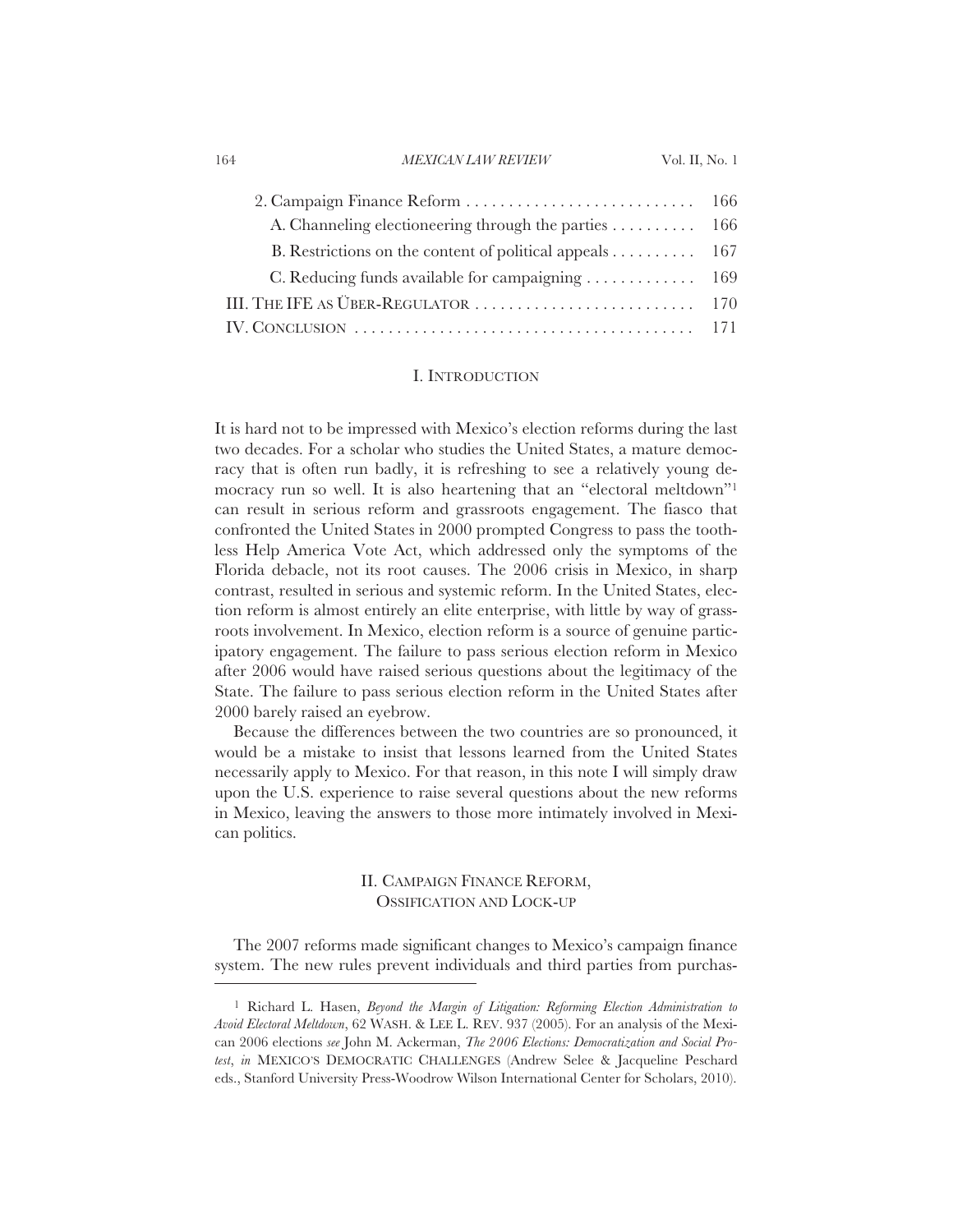ing television and radio ads for the purpose of influencing an election, placing restrictions on the content of political speech, and sharply reducing the amount of money available for campaigning. This trio of reforms brings to mind the two main challenges faced by election reformers in the United States: ossification and lock-up.

#### 1. *Two Challenges for Election Reformers*

One perennial problem reformers have encountered in improving U.S. elections is ossification. Law is typically the means used to freeze reforms in place. Its virtue is also its weakness in this regard, as law is often ill-suited for adapting to a changing regulatory environment. Once rules are in place, a set of interests develops around them. As constituencies become invested in the *status quo*, these rules become quite resistant to change. You can see the dilemma for reformers. They want to secure hard-won gains, but the means by which they do so may ultimately prevent regulation from keeping pace with change.

This problem is especially salient for election reformers. For politics to function, it is essential that the rules of the game be fixed in advance. Otherwise, politicians will devote their energies to gaming the system rather than competing on substance. Indeed, because the ruling party will always be tempted to alter the rules of the political game, reform commitments will be perceived as credible only if they are firmly entrenched in the legal system. The problem is that politics, with its fractious energy and entrepreneurial participants, can change quite rapidly, leaving existing regulatory structures behind. Rick Pildes, for instance, has argued that when election law is used to address ethnic discrimination, the need to create "credible institutional commitments" to the minority group can "make it difficult for these institutions… to be adapted down the road as ethnic identifications change."2 He points to the Voting Rights Act in the United States as an example, arguing that the vision of racial empowerment originally embedded in the Act eventually became outdated and was in need of adjustment.3

The second problem for election reformers may be peculiar to elections: avoiding lock-up.4 Lock-up occurs when insiders use electoral rules to lockup the political system. Lock-up can take many forms: the ruling party can lock out its rival, major parties can lock out minor ones, elites can lock out the people. Examples of lock-up abound in the United States. Parties in

<sup>2</sup> Richard H. Pildes, *Ethnic Identity and Democratic Institutions: A Dynamic Perspective*, *in* CONSTITUTIONAL DESIGN FOR DIVIDED SOCIETIES: INTEGRATION OR ACCOMMODA-TION 173, 185 (Sujit Choudhry ed., Oxford University Press, 2008).

<sup>3</sup> *Id.* at 195-97.

<sup>4</sup> Samuel Issacharoff & Richard H. Pildes, *Politics as Markets: Partisan Lock-ups of the Democratic Process*, 50 STAN. L. REV. 643 (1983).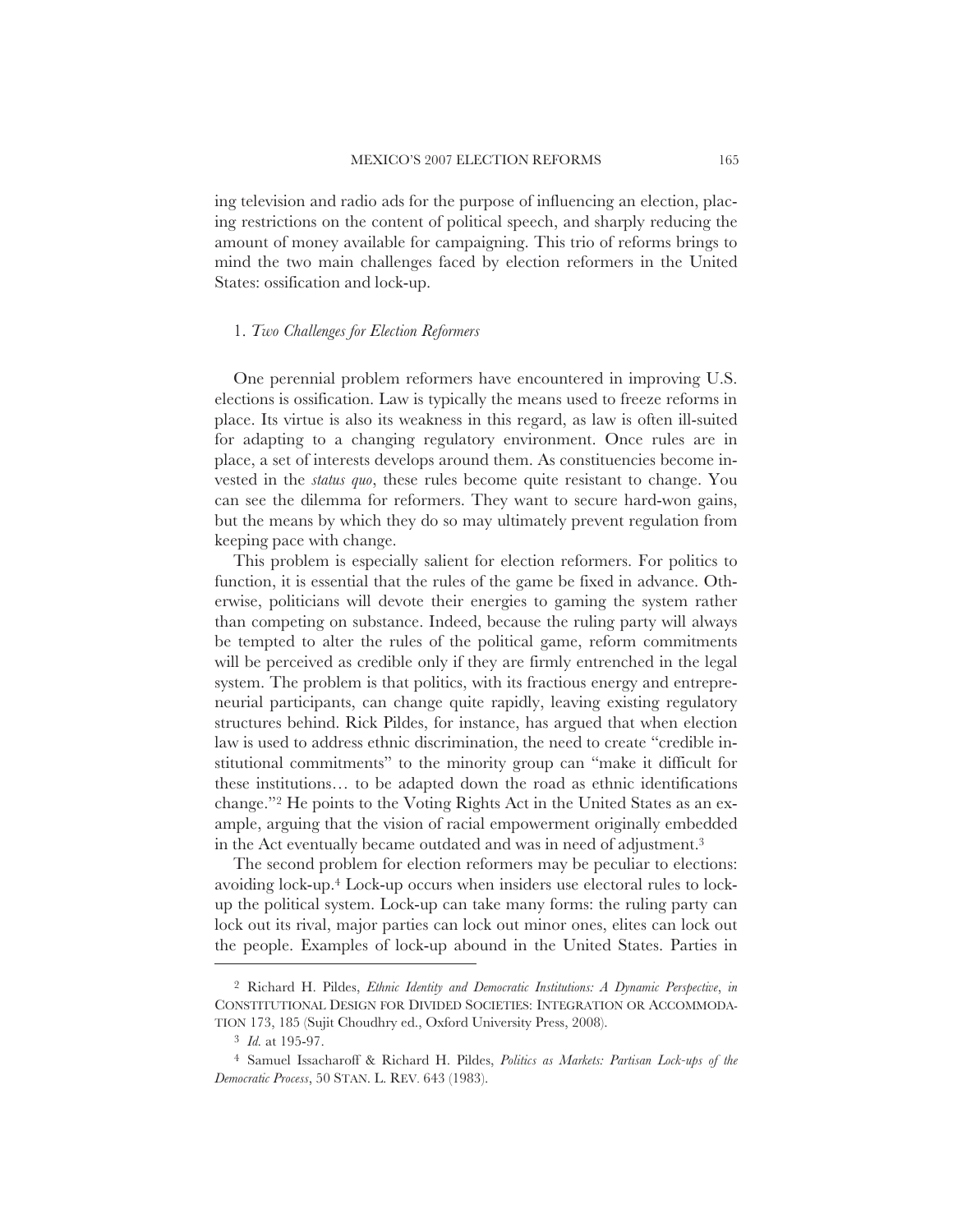166 Vol. II, No. 1 *MEXICAN LAW REVIEW*

control of the redistricting process use that power to help their own members and hurt their rivals. Campaign finance reform is often thought to be a tool for entrenching the power of incumbents.

Here again, the dilemma for reformers is clear. In order to get change passed, reformers must find a way to appeal to those in power. But when politicians regulate themselves, the temptation for self-dealing is intense. Reform is often hijacked for partisan ends. Indeed, even genuine good governance reforms can further entrench existing institutions and power structures.

#### 2. *Campaign Finance Reform*

The question is whether the problems that plague reformers in the United States —ossification and lock-up— might prove equally troublesome to reformers in Mexico. There are grounds for sounding a few cautionary notes about the reforms Mexico has chosen. In raising these issues, I do not mean to question the importance of the reform nor the good faith of the people who passed it. I simply want to flag some of the potential risks associated with each change.

## A. *Channeling electioneering through the parties*

One of the most interesting features of Mexico's recent reforms is its decision to prohibit individuals and third parties from buying radio or television advertising time with the intention of influencing an election.<sup>5</sup> Given the importance of these media for political campaigns, this rule effectively channels most electioneering —at least the most effective sort— through the political parties.

It is not hard to imagine the attractions of such a proposal. As the U.S. experience with 527 organizations has shown, there are genuine costs associated with pushing electioneering outside of the parties' domain. You might think that parties are more likely to electioneer responsibly, or at least that one can hold them responsible for what they do. You might think that it is easier to trace the effects of money on politics if heavily regulated institutions like parties are the main conduits of political advertising. You might think that it is important for parties and candidates to have some control over the messages broadcast on their behalf.

There are, however, potential costs associated with this choice. To begin, there is a potential risk of ossification. Funneling advertising through

<sup>5</sup> Senate preamble and full text of the 2007 Electoral Reform, Chamber of Senators, Mexican Congress. *See* "Legal Documents" in this issue of the MEXICAN LAW REVIEW, Vol. II, No. 1.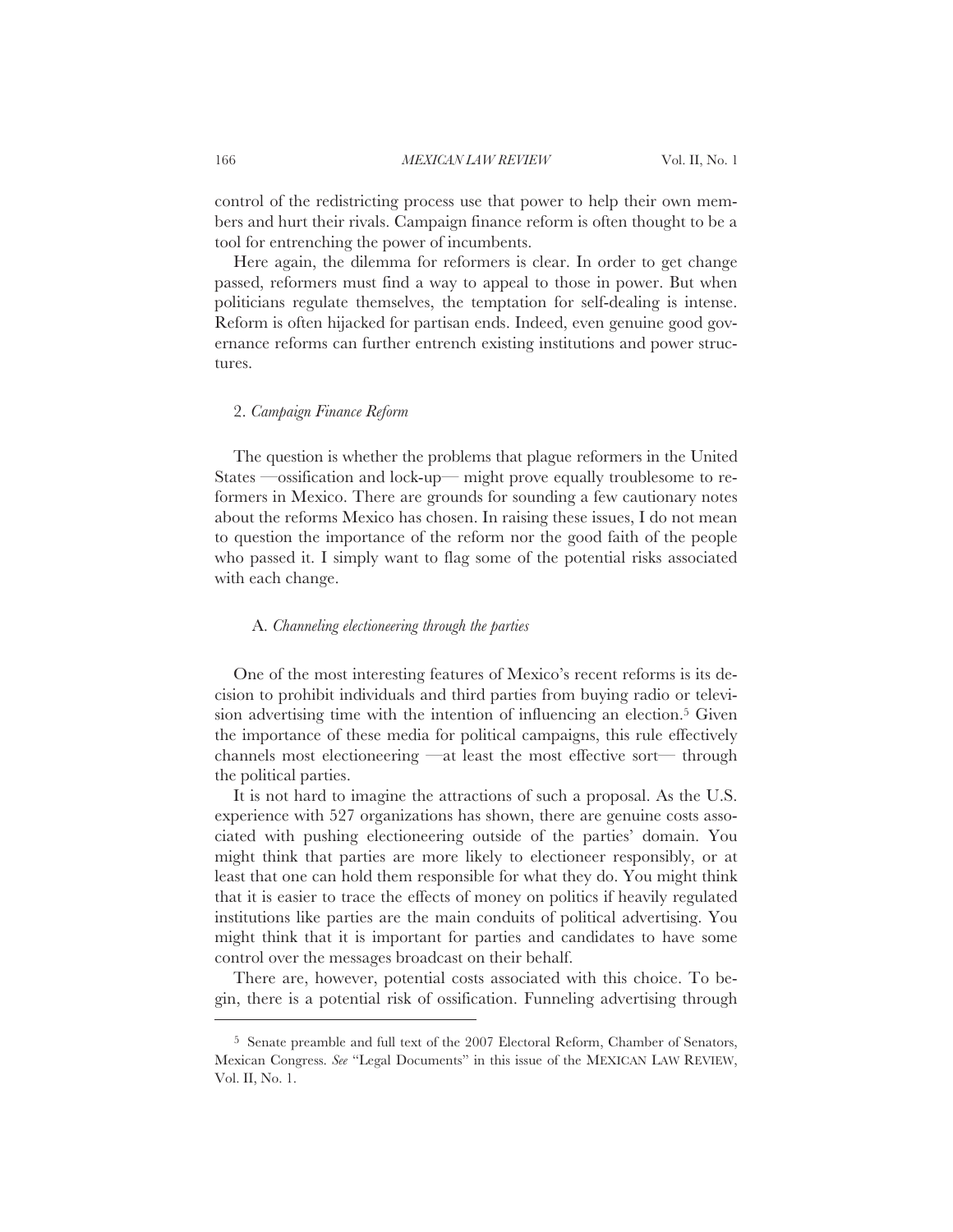the parties gives the party leadership leverage over outsiders, dissenters and minorities. Imagine that you wanted to challenge your party's platform on a highly contested issue. The party leadership will presumably have little interest in getting your message out, and the new rule prevents you from deploying the most natural strategy for countering the party's stance. It is not hard to imagine that such a rule might reinforce the dominance of the major parties, shielding them from outside influence or grass roots pressures. After all, the new rule seems to reduce both voice and exit options for party outsiders.6 It cuts off an exit option, preventing would-be dissenters from going outside of the party structure to get their message to the electorate. Concomitantly, would-be dissenters might also find themselves with less voice inside the party, precisely because they no longer have a credible threat of exit.

Some might well welcome efforts to prevent would-be dissenters from going outside of the party structure to pursue their goals. Many think that it is useful for political fights to be resolved within the major parties.7 The concern, though, is that a rule might contribute to the ossification of the party structure, protecting it from outside influence and making it more resistant to challenge. Whether ossification occurs, of course, will depend not just on this rule, but also on its interaction with the other features of Mexico's party system.

The lock-up problem may also lurk beneath the surface of this rule. There are many perfectly sensible reasons to channel electioneering through the parties, all consistent with a good-faith view about reform. But one might have a nagging worry that the one thing on which the leadership of all the parties can agree is that they should be the sole conduits for the most important forms of electioneering. Sensible reform strategies can and do coincide with the self-interest of incumbents, of course, but one should nonetheless be aware of the potential problem of self-interest at stake in these reforms.

## B. *Restrictions on the content of political appeals*

Mexico has also decided to prohibit political parties from denigrating institutions and parties and from slandering individuals.8 This restriction on the content of political speech would seem intriguing to at least some U.S.

<sup>6</sup> *See* generally ALBERT O. HIRSCHMAN, EXIT VOICE, AND LOYALTY: RESPONSES TO DECLINE IN FIRMS, ORGANIZATIONS, AND STATES (Harvard University Press, 1970).

<sup>7</sup> Nate Persily, *Toward a Functional Defense of Political Party Autonomy,* 76 NYU L. REV. 750 (2001); Bruce Cain & Nate Persily, *The Legal Status of Political Parties: A Reassessment of Competing Paradigms*, 100 COLUM. L. REV. 775 (2000).

<sup>8</sup> Ackerman, *supra* note 1.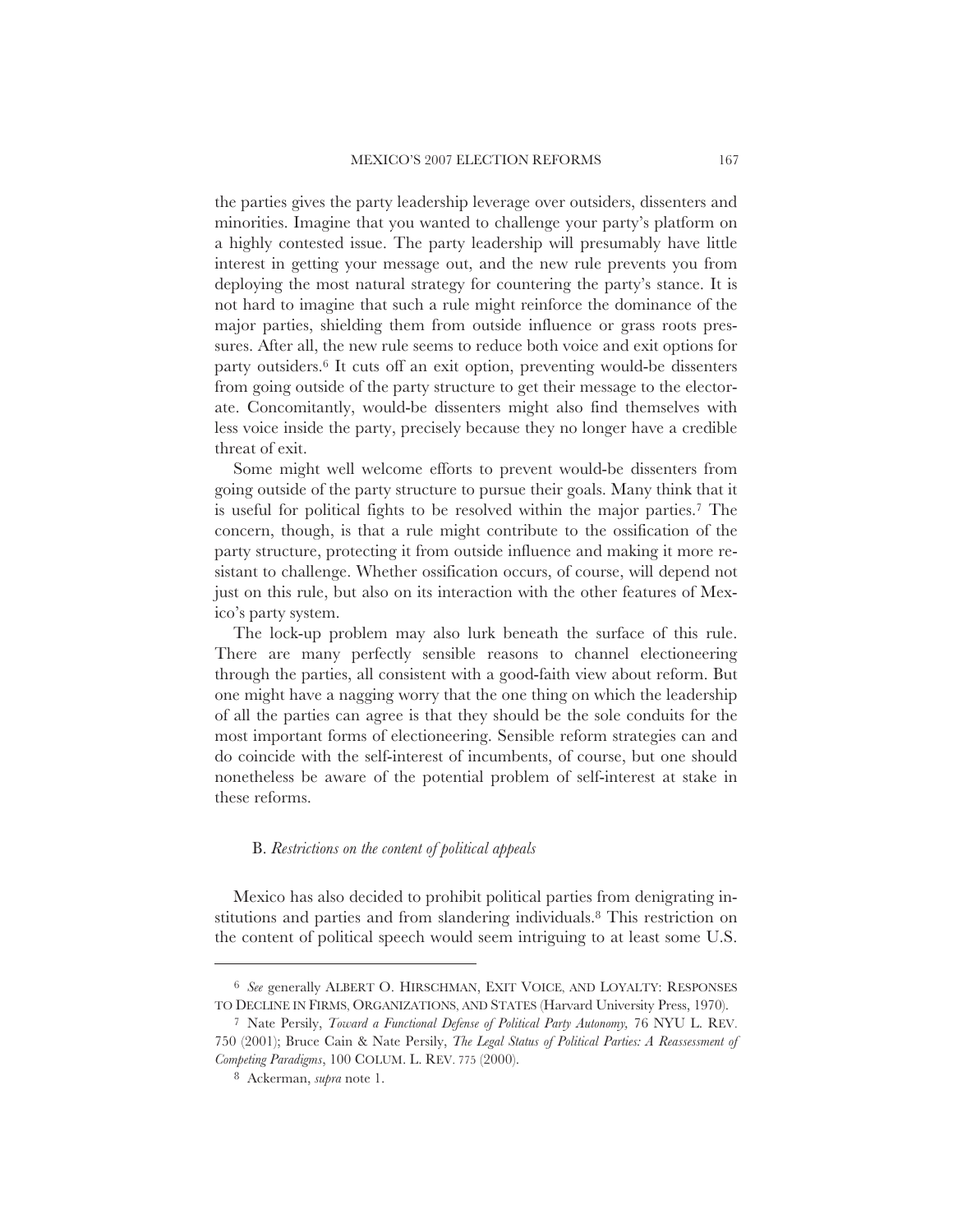campaign finance advocates. Many bemoan the quality of political discourse in the United States, arguing that it is filled with invective and fails to promote a deliberative ideal.

As a scholar of the U.S. Constitution, it is hard to resist the impulse to focus entirely on the First Amendment implications of such a reform. Much of the First Amendment is built around the assumption that the government should play little or no role in regulating the content of political speech. Because the constitutional regimes of the two countries are so different, however, it seems more productive to focus on the institutional problems this rule might create, and here again ossification and lock-up come to the fore.

To begin, one might worry that this reform risks stultifying politics. It might seem perverse to worry about tamping down on the rough-and-tumble elements of political debate and eliminating the admittedly disgusting personal attacks that sully so many races. But it is a perfectly sensible concern if you believe that what energizes the electorate is the odd fusion of high and low politics that we often see during election season. The drama of the race focuses people's attention on the issues, and candidates provide human stand-ins for abstract policy proposals. In the words of one commentator:

Popular politics has always been like a waterfall, graspable only in motion, always in descent, and yet never quite falling. Politics is not simply a matter of issues — at least not as we generally understand the term today. In a democratic society, politics is not just a means to governance but a form of public spectacle and drama. It is filled with rooting for your side; the joys of partisanship; the camaraderie of shared beliefs; the reveling in political talk; the pleasure of invective… There is no such thing as an engaged politics that does not to some degree derive its vitality from antagonism.9

Consider, for instance, the stark divide between electioneering and governing in the United States. A candidate might electrify voters and still find it hard to keep them engaged when he turns to the workaday project of governing. Note, for instance, how hard it has been to convert Obama for America into an equally muscular Organizing for America. Without the drama of the campaign and the excitement generated by personal rivalries, voters tend to fall away. They stop participating. They sometimes even stop paying attention.

If you think politics is what happens when policy gets personal, then you might worry about the effects of a prohibition like Mexico's. Heated electioneering may be both a symptom and source of vibrant participatory activity, and efforts to tamp down on those outbursts may dilute political en-

<sup>9</sup> Josh M. Marshall, *Tough Chat*, *in* THE AMERICAN PROSPECT Sept-Oct. 1998, at 15.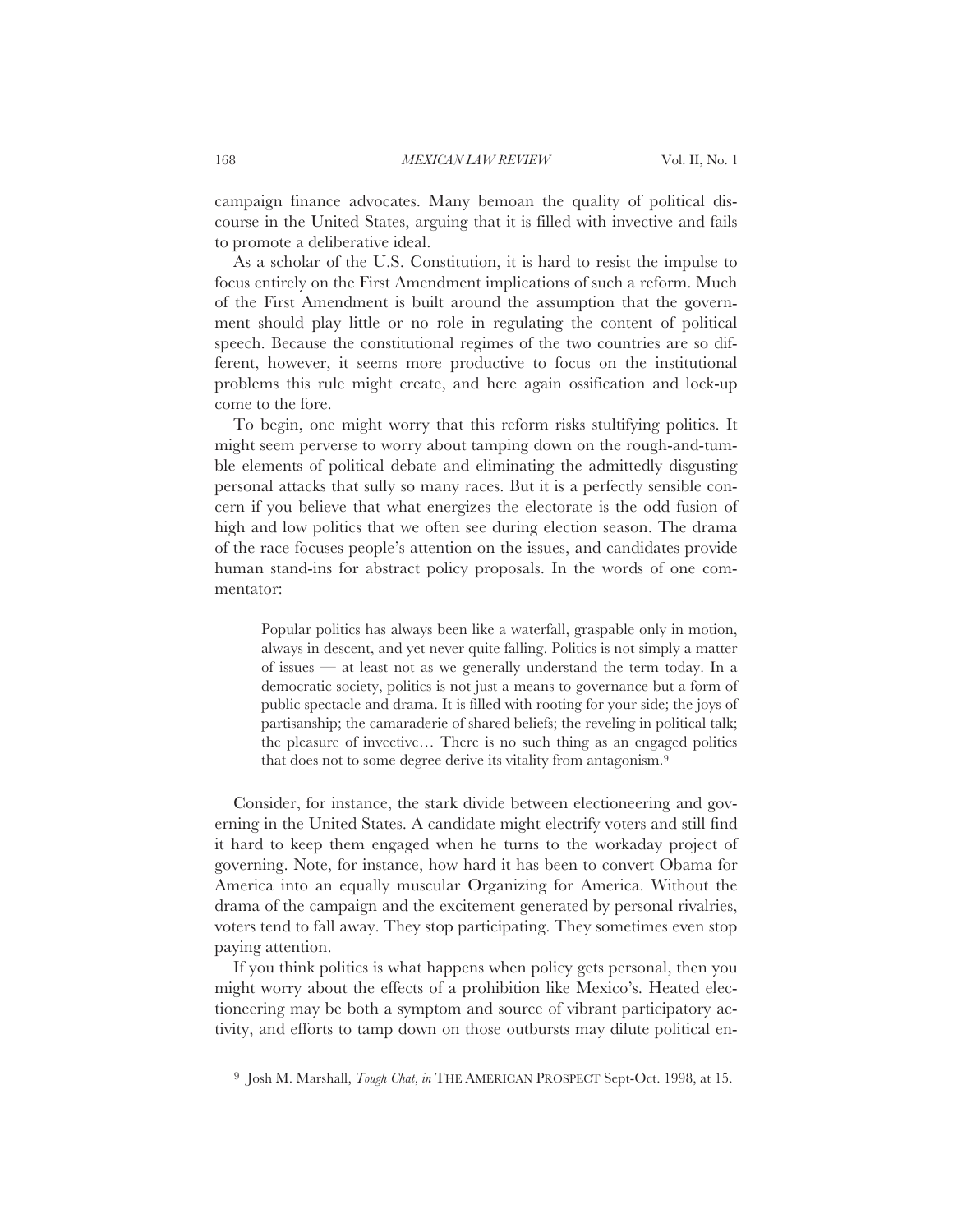ergy. I am thus quite sympathetic to Professor Ackerman's claim that the *uncivil* elements of 2006 were signs of vibrant, grassroots organizing that can be very good for the system in the long run.10 The worry about efforts like Mexico's is that that civilizing politics may deaden it.

Finally, even setting aside the worry about ossification, one might be concerned that the prohibition on political invective fits a bit too easily with the interests of incumbent politicians. After all, it is not hard to imagine that most political name-calling is directed at those in power by those outside of it, if only because challengers need these types of dramatic appeals to get political traction. Justice Scalia made precisely this argument about Congress's decision to restrict the ability of corporations and political parties to fund issue ads. By preventing these institutions from "fund[ing] 'issue ads' that incumbents find so offensive," he insisted, the legislation would "mute criticism of [congressional] records and facilitate reelection."<sup>11</sup>

## C. *Reducing funds available for campaigning*

One might have a similar set of worries about Mexico's decision to cap the amount of money political parties can raise from private sources while reducing the public funds available for campaigning.12 Campaign finance advocates in the United States inevitably want to pull money out of politics. Indeed, they often argue that taking money away from politicians will drive them toward volunteers and the grassroots rather than the wealthy and the airwaves.

Even setting aside the regulatory challenges involved in reducing money's influence on politics,<sup>13</sup> the question is whether it's the right strategy for the long haul. The Obama campaign has posed a challenge to reformers in the United States, suggesting that the relationship between money and participation is more complicated than reformers typically suggest. While it clearly does not take \$745 million to run a campaign, Obama was able to energize and organize so many people precisely because of the money he raised. Running a vibrant grassroots campaign turns out to be expensive. Moreover, the Obama campaign suggested that money was not just a means to encourage participation; it was a *form* of participation. Small donors to the Obama campaign became more and more invested in the candidate and gradually began to take part in other activities, like getting out the vote.

<sup>10</sup> Ackerman, *supra* note 1.

<sup>11</sup> *McConnell v. FEC*, 540 U.S. 93, 248, 262 (2003) (Scalia, J., dissenting).

<sup>12</sup> Ackerman, *supra* note 1.

<sup>13</sup> Pamela S. Karlan & Samuel Issacharoff, *The Hydraulics of Campaign Finance Reform*, 77 TEX. L. REV. 1705 (1999).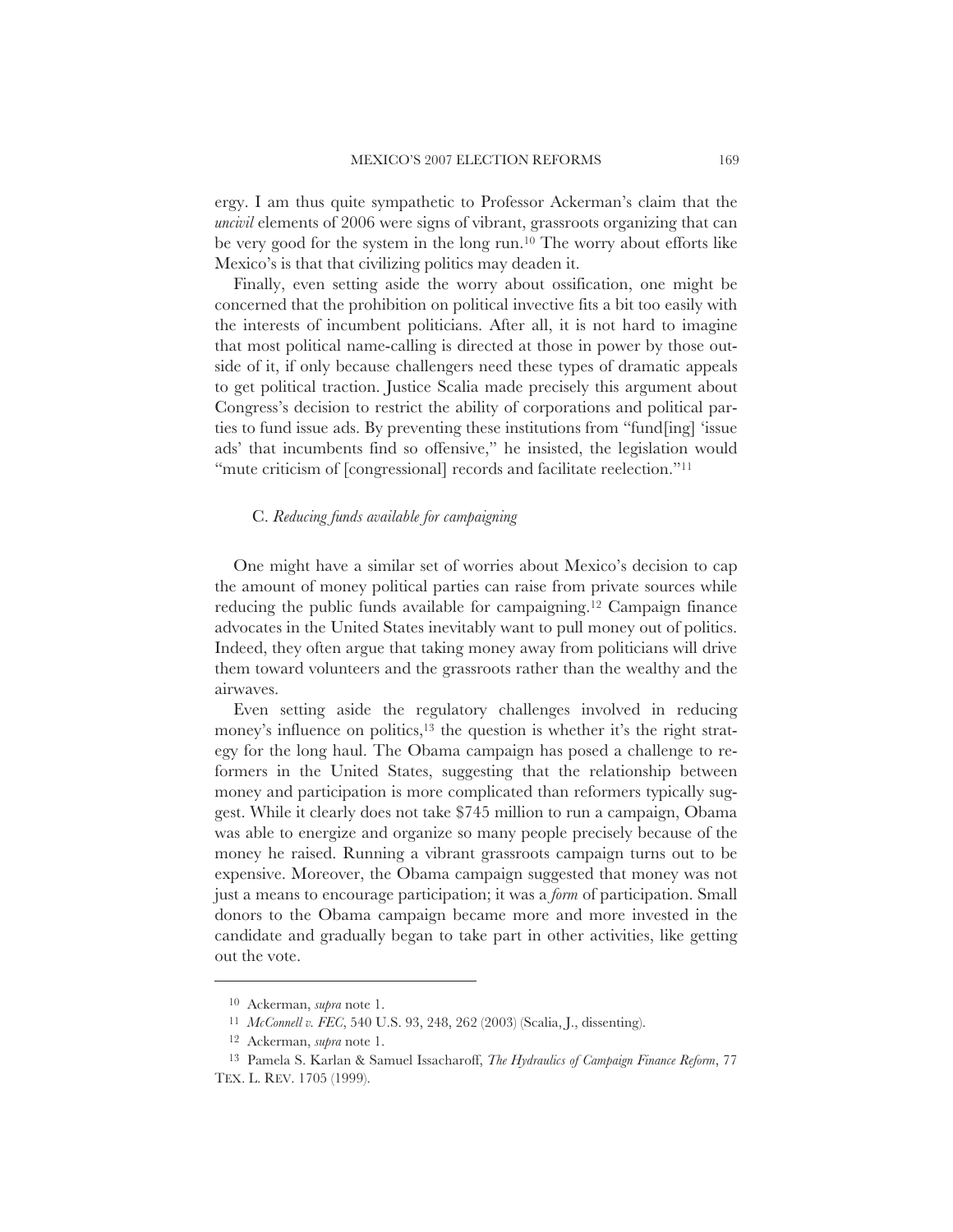The question for Mexican reformers is this: how much money is needed to run a vibrant political campaign? It makes perfect sense to deny politicians a political feast. But one must also be sure to avoid political famine, starving campaigns of the resources they need to energize the electorate.<sup>14</sup>

This worry leads, in turn, to the lock-up question. There is a lively debate in the United States as to whether spending limits make it harder for challengers to take down political incumbents.15 The concern is that the only way to overcome the power of incumbency is a well-funded campaign. Here again, one might have a lingering worry that political incumbents can always agree upon campaign finance rules that make life more difficult for their challengers.

# III. THE IFE AS ÜBER-REGULATOR

Mexico's effort to extend the regulatory authority of the Federal Electoral Institute (IFE) to campaign finance offers a quite different set of regulatory puzzles. Here again, the U.S. reform perspective suggests several questions about the long-term implications of this strategy.

The IFE represents a markedly different approach to election administration than we see in the United States, and most of those differences strongly favor Mexico's approach. The IFE represents a central regulatory authority shielded from politics. In the United States, elections are highly decentralized and often run by partisans. Most academics and reformers strongly favor an approach like Mexico's. There are many advantages to scale in the elections context, and centralization ensures at least rough uniformity in the way elections are run. And precious few defend the U.S. practice of allowing partisans to run elections. We generally do not allow people to referee the game they are playing, and with good reason. It creates too many opportunities for partisan mischief.

It is thus easy to see the reasons for granting IFE additional regulatory authority. It has a relatively good track record in handling even heated political controversies. Moreover, it should be easier to build on IFE's success rather than try to create a robust campaign finance regulator from scratch.

While the IFE reforms have much to recommend them, the U.S. experience suggests at least two kinds of risks that IFE may face in the future, both

<sup>14</sup> With apologies to Justice Souter, who used this phrase to far greater effect in *Johnson v. DeGrandy*, 512 U.S. 997 (1992).

<sup>15</sup> For analysis along these lines, including surveys of the social science literature, *see* Michael S. Kang, *To Here from Theory in Election Law*, 87 TEX. L. REV. 787, 802-05 (2009); Richard L. Hasen, *Buckley is Dead, Long Live Buckley: The New Campaign Finance Incoherence of* McConnell v. Federal Election Commission, 153 U. PA. L. REV. 31 (2004); Richard H. Pildes, *Foreword: The Constitutionalization of Democratic Politics*, 118 HARV. L. REV. 28, 130-53 (2004).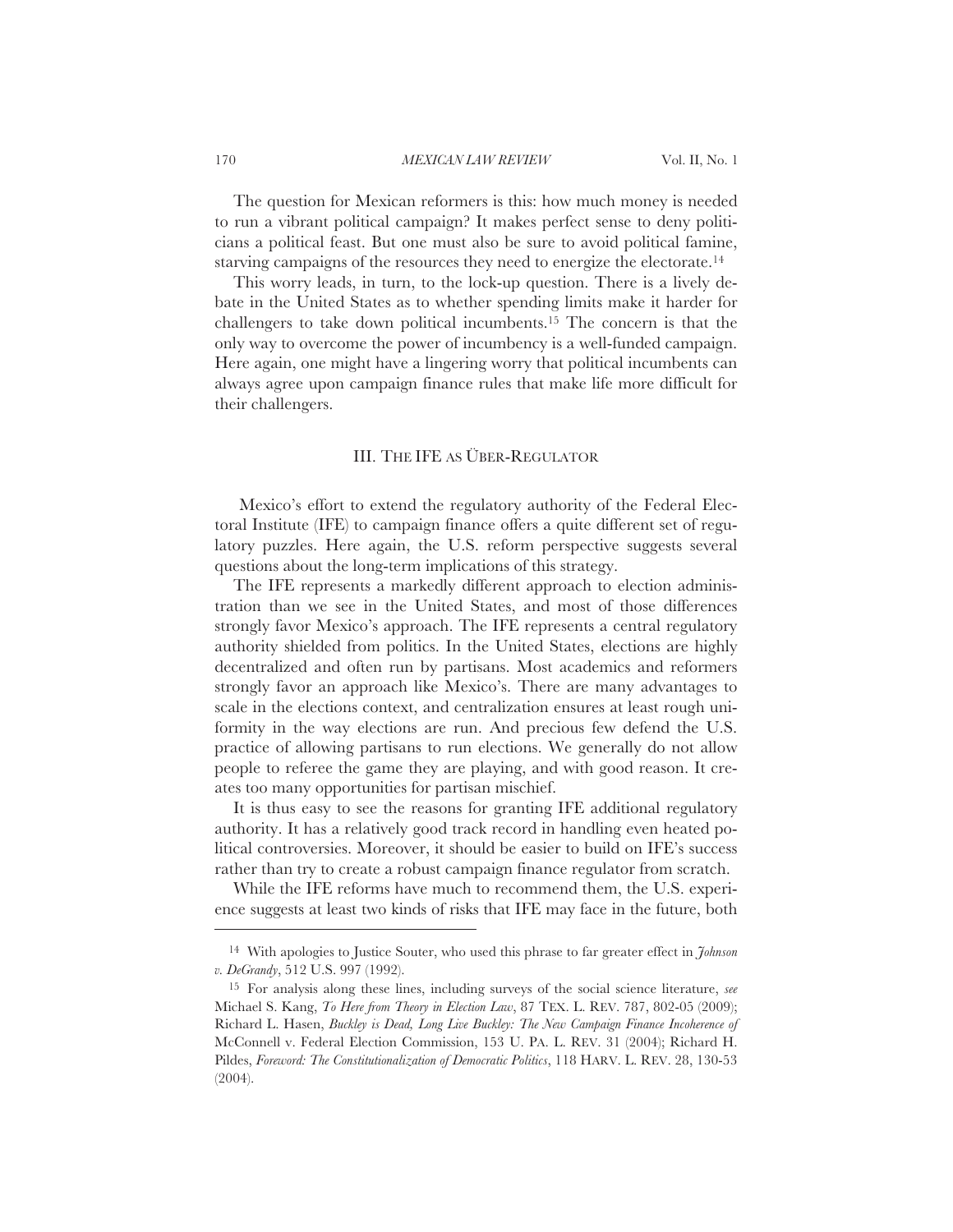associated with centralization. The first is the risk of regulatory capture. Capture is always a risk with any agency, but as the IFE's influence grows, so do the incentives for influencing it. One of the few benefits associated with the high level of decentralization in the United States is that the benefits associated with regulatory capture are smaller and thus less likely to be worth the effort. As IFE takes on more regulatory power, reformers and policymakers will need to be even more attentive to maintaining IFE's status as a neutral arbiter of Mexico's elections.

Second, and relatedly, as the IFE's portfolio expands, it may well face more significant challenges to its legitimacy. Challenges to the legitimacy of the decisionmaker in an elections controversy are exceedingly familiar in the United States. When an election fiasco occurs in the United States, even purportedly neutral arbiters are quickly accused of having partisan biases. Judges, for instances, are constantly described as Democrats or Republicans by party elites and the media. Even the Supreme Court, a revered institution in the United States, was tarred with accusations of partisanship when it intervened in the 2000 presidential election.

What may have shielded the IFE thus far from many (but not all) such accusations is that it has dealt only with the nuts-and-bolts issues of election administration. While decisions on basic details inevitably have political consequences, the decisions themselves are generally not politically loaded. As IFE is drawn into issues that are more contestable, however, there is a risk that political elites will have not just more reasons to challenge its judgments, but more tools for doing so. Judgments on how to administer an election tend to be fairly technocratic, reasonably objective, and often dull. It is hard to get voters riled up over them. Judgments on the content of political ads, in sharp contrast, are likely to involve more subjective judgment calls on issues about which everyday citizens will have an opinion. That means that a party or candidate unhappy with an IFE ruling will find it reasonably easy to challenge that judgment publicly and, in doing so, raise questions about IFE's legitimacy.

In sum, IFE's expanded portfolio poses several risks for the institution. The more heavily involved it is in political regulation, the more incentives political elites will have to try to influence it… and attack it. As IFE's portfolio expands beyond arcane election administration issues to controversies that might excite political debate, it will be more vulnerable to those attacks. Neither of these reasons, standing alone, is a reason not to grant IFE additional authority, but they do provide a cautionary note about efforts to expand IFE's authority.

#### IV. CONCLUSION

Mexico has much to celebrate in the progress it has made in running its elections. This note simply introduces a few, cautionary notes on the long